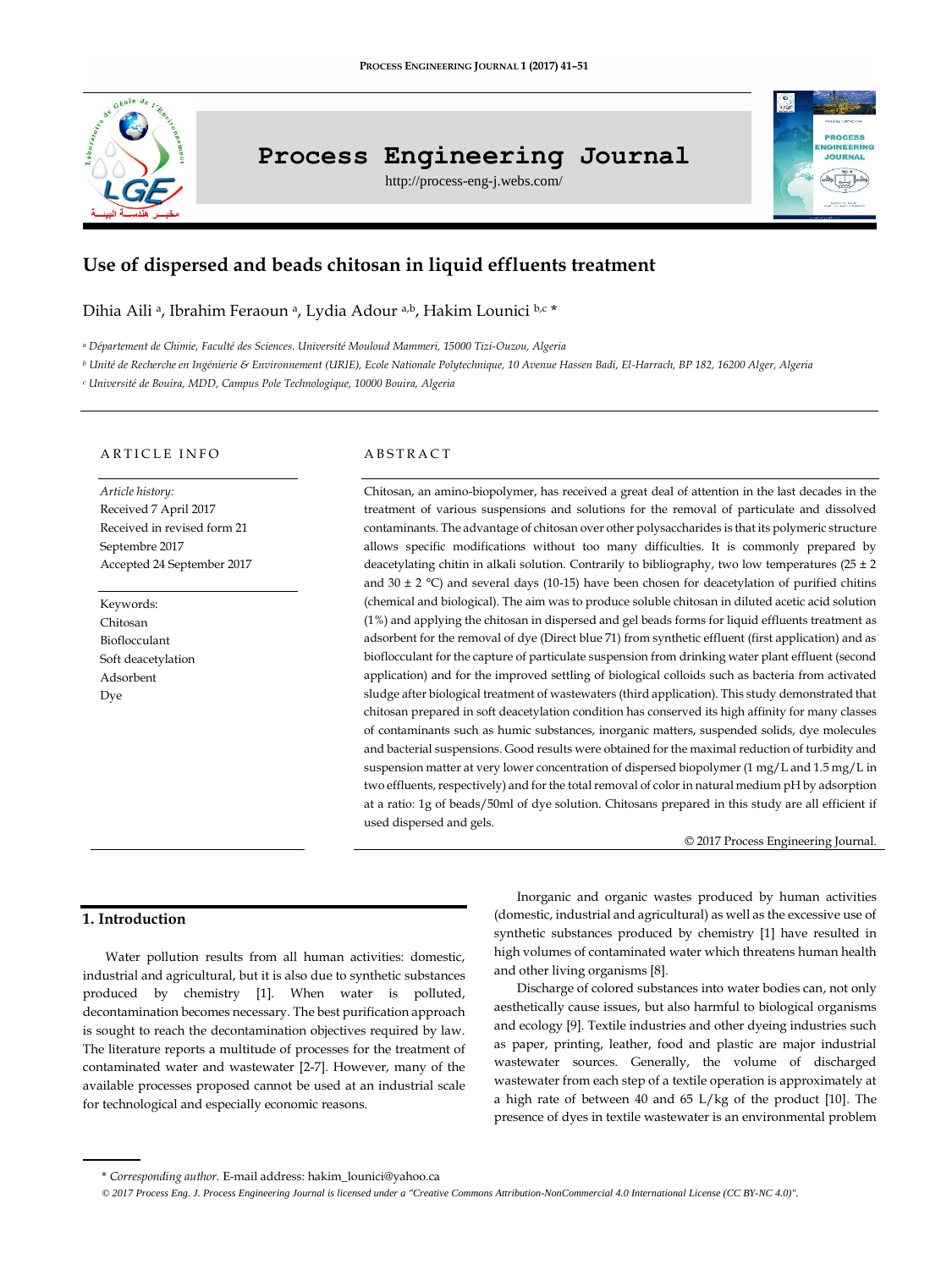due to their high visibility, resistance and toxic impact [11]. Even low concentration of dye in water is easily visible and can reduce photosynthetic activities in aquatic environments by preventing the penetration of light and oxygen [12]. Given their synthetic origin and complex aromatic structures, dyes are non-biodegradable substances that remain stable under different conditions [13]. In this case, common methods for removing dyes are either economically unfavorable and/or technically complicated.

It is now recognized that adsorption using low-cost adsorbents is an effective and economic method for water decontamination. Much attention has recently been focused on various biosorbent materials such as fungal or bacterial biomass and biopolymers that can be obtained in large quantities and that are harmless to nature. Special attention has been given to polysaccharides such as chitosan, a natural aminopolymer.

It is clear from the literature that the biosorption of dyes using chitosan is one of the more frequently reported emerging methods for the removal of this pollutant.

Guibal's group [14-21] published a series of papers on the ability of chitosan to act as an effective coagulant to treat not only particulate suspensions but also dissolved substances. In particular, they showed that color can be removed either by adsorption onto solid-state chitosan or by coagulation/flocculation using dissolvedstate chitosan.

Vakili et al. [22] have concentrated on developing materials based on natural polymers such as chitosan to serve as alternative adsorbents with improved adsorption capacity and not compromising the low cost [23]. Chitosan based adsorbents have received a lot of attention for adsorption of dyes [24]. Various modifications of this polysaccharide have been investigated to improve the adsorption properties as well as mechanical and physical characteristics of chitosan.

Due to its biodegradability and no residual toxicity, its polyelectrolytic nature, its solublity in acidic solutions [25-27] and its tendency to flocculation, chitosan is also able to overcome the nuisances of traditional coagulants/flocculants. According to its excellent intrinsic characteristics such as: high cationic charge density, its outstanding chelation behavior [28-30], long polymer chains, bridging of aggregates and precipitation (in neutral or alkaline pH conditions), chitosan is very recommended in the removal of various contaminants including both particulate and dissolved substances. These properties have been exploited to the treatment of various effluents using coagulation/flocculation such as: food, seafood and fish processing wastes [31-36], wastewater from milk processing plant [37], brewery wastewater [38], surimi wash water [39], inorganic suspensions (bentonite, kaolinite) [40-42], bacterial suspensions [43-45], effluents containing humic substances [46,47], effluents containing dyes [48,49], pulp and paper mill wastewater [50,54], olive oil wastewater [55-57], oil-in-water emulsions [58], aquaculture wastewater [59], effluent containing metal ions [60-62], effluent containing phenol derivatives [63], partially purified sewage [64], raw drinking water [65], solid suspensions from various food processing wastes [66], brackish water [67], latex particles [68], microorganisms [69], and the treatment of dyes in liquid effluents [70].

Chitosan is a linear copolymer of D-glucosamine and N-acetyl-D-glucosamine produced by the deacetylation of chitin, a natural polymer of major importance [71,72]. Chitin is the second most

abundant biopolymer in the world, after cellulose. The main sources exploited are two marine crustaceans, shrimps and crabs. Chitosan has unique properties among biopolymers especially due to the presence of primary amino groups. Moreover, it is a commercially interesting compound because of its high nitrogen content in comparison to cellulose [71].

This study tests chitosan obtained by soft deacetylation condition, as bioflocculant (from dispersed chitosan), in effluent of Taksebt drinking water treatment plant, in mixed liquor of urban wastewater treatment plant and as biosorbent (from beads chitosan) in dye treatment of synthetic water.

## **2. Materials and methods**

#### *2.1. Materials*

#### *2.1.1. Direct blue 71*

The azo dye Direct blue 71 (DB 71), molecular formula: C40H28N7NaO13S<sup>4</sup> (molecular weight: 1029.9 g/mol) C.I. 34140, was chosen as adsorbate. The dye was supplied by a textile industry. Fig. 1 displays the structure of this dye. A stock solution of DB 71 at 1000 mg/L was prepared, which was diluted to required different initial concentrations: 10, 50, 100, 200 and 300 mg/L. The concentration of DB 71 in textile wastewaters is 50 mg/L [73,74].

#### *2.1.2. Commercial flocculants*

Commercial chitosan, purchased from Fluka, was used in this study and noted ChitosCom. It is commonly prepared by deacetylating chitin using 40–50% aqueous alkali at 110–115 °C for a few hours [75]. It comes from a chitin shell crab and was characterized by a low molecular weight.

A synthetic anionic polymer AN 910 used by Taksebt drinking water treatment plant was employed in the present work.

#### *2.1.3. Biological material: chitin extracted from shrimp wastes*

This polysaccharide used in the experiments is coming from different purification modes: (1) commercial chitin, purchased from Fluka and noted ChitiCom; (2) chemical chitin extracted from shrimp shell by chemical treatment as described by Kadouche [76] and noted ChitiChem; (3) biological chitin extracted from shrimp shell by biological treatment as described by Arbia et al. [77] and noted ChitiBio.

#### *2.1.4. Backwashing water of Taksebt treatment plant*

Washing water collected from Taksebt drinking water treatment plant presents a turbidity situated between 300 and 400 NTU, a pH of 7−8, a conductivity of 400 µS/cm and a UV absorbance at 254nm of 0.15. All samples were analyzed at the same day of collection.

# *2.1.5. Mixed liquor of wastewater treatment from Est Tizi-ouzou city plant*

The samples are collected in the outlet of aeration tank. They represent the mixed liquor suspended solids (TSS) at the end of biological treatment just before the passage through the clarifier. The characteristic properties are situated between 4800 and 5500 mg/L of TSS, 7.6-8.2 of pH and 820-950 µS/cm of conductivity.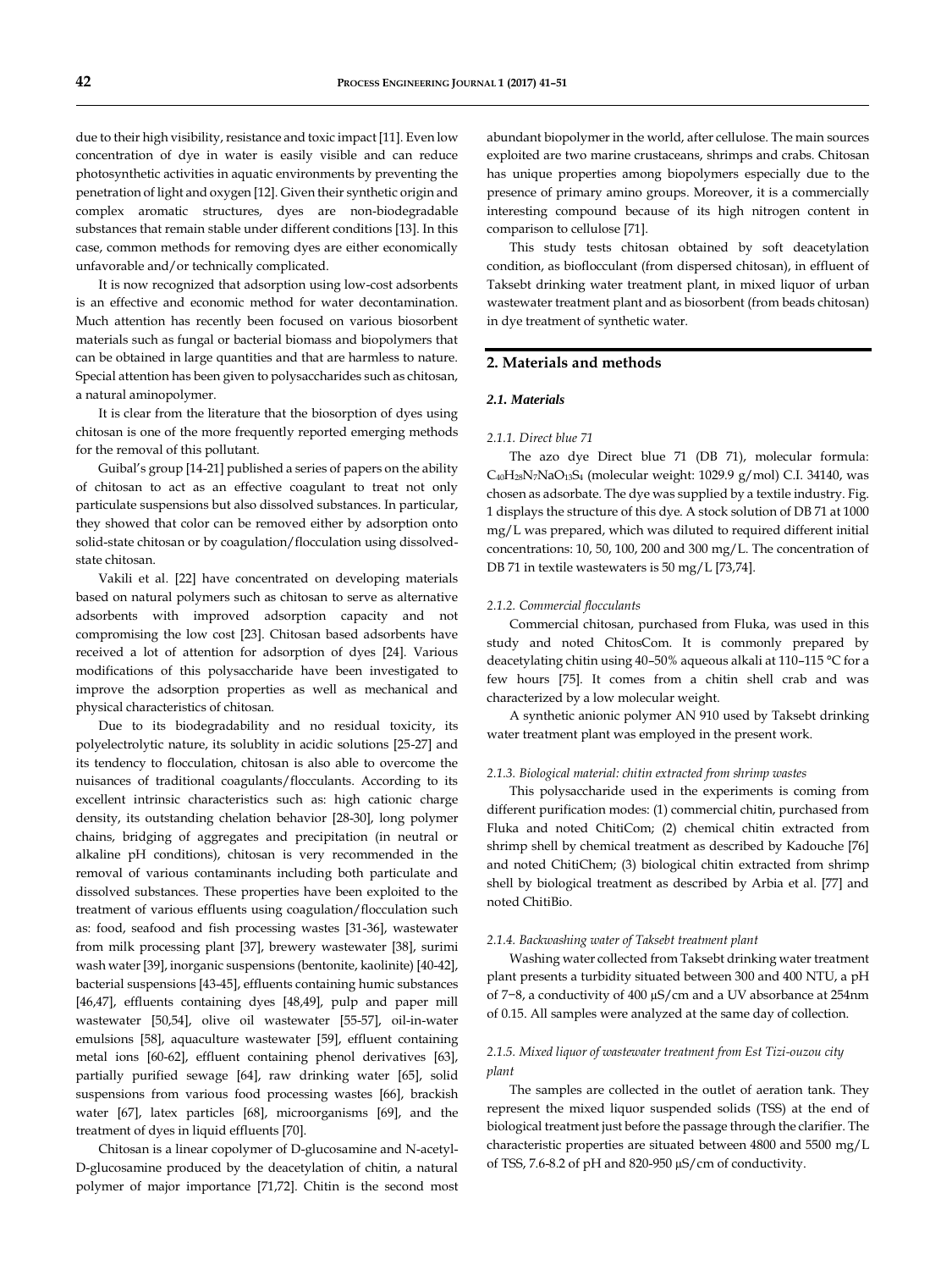In conventional well-settling activated sludge, the flocs often have a core structure formed by the filaments of filamentous bacteria. However, these filaments may grow to project out of the flocs. If this growth continues, they may form a bridge between adjacent flocs and prevent their independent motion. The different forms that the flocs of activated sludge can take are related to various settlement problems.

The changes in process variables, including sludge loading, nutrient concentration and oxygen concentration are responsible of various settlement problems such as deflocculation, pin-point floc, foaming and foam formation and filamentous bulking. Promotion of sludge settling may also be attempted by the addition of lime, iron salts or synthetic organic polymers.

# *2.2. Methods*

#### *2.2.1. Deacetylation condition of chitin*

Chitosan was obtained by the deacetylation of chitin which was made by alkaline hydrolysis: an amount of chitin, as presented above, is suspended in 40% NaOH at two temperatures (25 and 30°C) during various days (Table 1). The obtained chitosan was then filtered, washed with distilled water until pH stability and ovendried at 50 °C for 24h. The samples of chitin deacetylated are noted Chiti DA.

**Table 1 – Conditions of chitin deacetylation.**

| Mode       | $T$ (°C) | Time (day) | Notation                         |
|------------|----------|------------|----------------------------------|
| Chemical   | 25       | 11         | ChitiChem <sup>a</sup> DA 11dT25 |
| Chemical   | 25       | 13         | ChitiChemaDA 13dT25              |
| Chemical   | 30       | 10         | ChitiChem <sup>a</sup> DA 10dT30 |
| Chemical   | 30       | 11         | ChitiChemªDA 11dT30              |
| Chemical   | 30       | 13         | ChitiCom <sup>b</sup> DA 13dT30  |
| Chemical   | 30       | 15         | ChitiCom <sup>b</sup> DA 15dT30  |
| Biological | 25       | 11         | ChitiBio <sup>c</sup> DA 11dT25  |
| Biological | 30       | 10         | ChitiBio <sup>c</sup> DA 10dT30  |
| Biological | 30       | 13         | ChitiBio�DA 13dT30               |

a: [76]; b: commercial chitin (Fluka); c: [77]

#### *2.2.2. Preparation of chitosan solution for coagulation-flocculation tests*

100 mg of chitosan (commercial and deacetylated chitin) were dissolved in 1 mL of acetic acid (85% (w/w)) under agitation and subsequently hydrated overnight in 99 mL of demineralized water [78]. The final polymer solution was maintained at pH 4. One dose of polymer solution was tested: 1 mg of dispersed chitosan per liter of Taksebt effluent optimized in previous study (results not published) and 1.5 mg of dispersed chitosan per liter of mixed liquor optimized in our study and presented by Belksir et al. [79].

#### *2.2.3. Preparation of chitosan beads for decolorization*

The preparation of chitosan beads involves two steps: (i) chitosan dissolution and (ii) beads formation.

(i) 1.5 g of chitosan (commercial and deacetylated chitin) were dissolved in 25 mL of acetic acid solution (2N). The aqueous solution

was diluted to 100 mL by middle stirring of 3 to 4 h, and then let it stay still for 1 to 2 h.

(ii) In an ice bath, the above solution was poured into a burette equipped with a syringe 20G. 20 mL of the chitosan (commercial and deacetylated chitin) solution were dropped from the burette into a 150 mL aqueous solution of NaOH (2N). The chitosan droplets formed a bead shape in the solution. It was left in the aqueous solution for more than 24 h. The filtered chitosan beads were washed by distilled water and stored for later use. The diameter of the beads was measured with an electronic foot slides (Stailess Hardened (mm/inch)).

#### *2.2.4. Coagulation flocculation experiments (Jar Tests)*

Coagulation-flocculation experiments were carried out through a conventional Jar Test (Janke and Hunkeler) having 5 agitators and trains with variable speed. Each train is equipped with a 1 L beaker. As soon as a fixed amount of the chitosan (commercial and deacetylated chitin) solution was added to the suspension, the mixture was strongly stirred at 200 rpm during 3 min for wash waters and 250 rpm during 3 min for mixed liquor (coagulation phase). This step was followed by a slow mixing at 45 rpm during 20 min for wash waters and 50 rpm during 20 min for mixed liquor (flocculation phase) [78]. Thereafter, the solution was allowed to settle for 60 min. 25 mL of the supernatant were taken at different settling times and measured by a Hach spectrophotometer for turbidity level, TSS, pH and conductivity.

The experimental conditions should be chosen to simulate real wastewater: ambient temperature (25±2°C) and natural pH (7-8).



**Fig. 1. Chemical structure of Direct Blue 71.**

#### *2.2.5. Batch decolorization studies*

In batch adsorption kinetic experiments, 1 g of wet chitosan beads and 25 mL of dye solution were mixed in a 50 mL flask and manually stirred at ambient temperature (25±3 °C). The DB 71 dye concentration was determined at a wavelength of 587 nm by a UV– vis. spectrometer (Jasco V-530) at pH 6.5.

The experimental conditions have been conducted at ambient temperature (25 $\pm$ 2 °C) and natural pH (6.2), in accordance with Soleymani [80].

Stirring is an important parameter in adsorption phenomena, influencing the distribution of the solute in bulk solution and the formation of the external boundary film. The Uzun's work [81] indicated that there is a small effect of shaking rate on the adsorption of two model dyes by chitosan. Wu et al. [82] also noted that agitation had little effect on adsorption. Therefore, in this study, experiments were performed without stirring.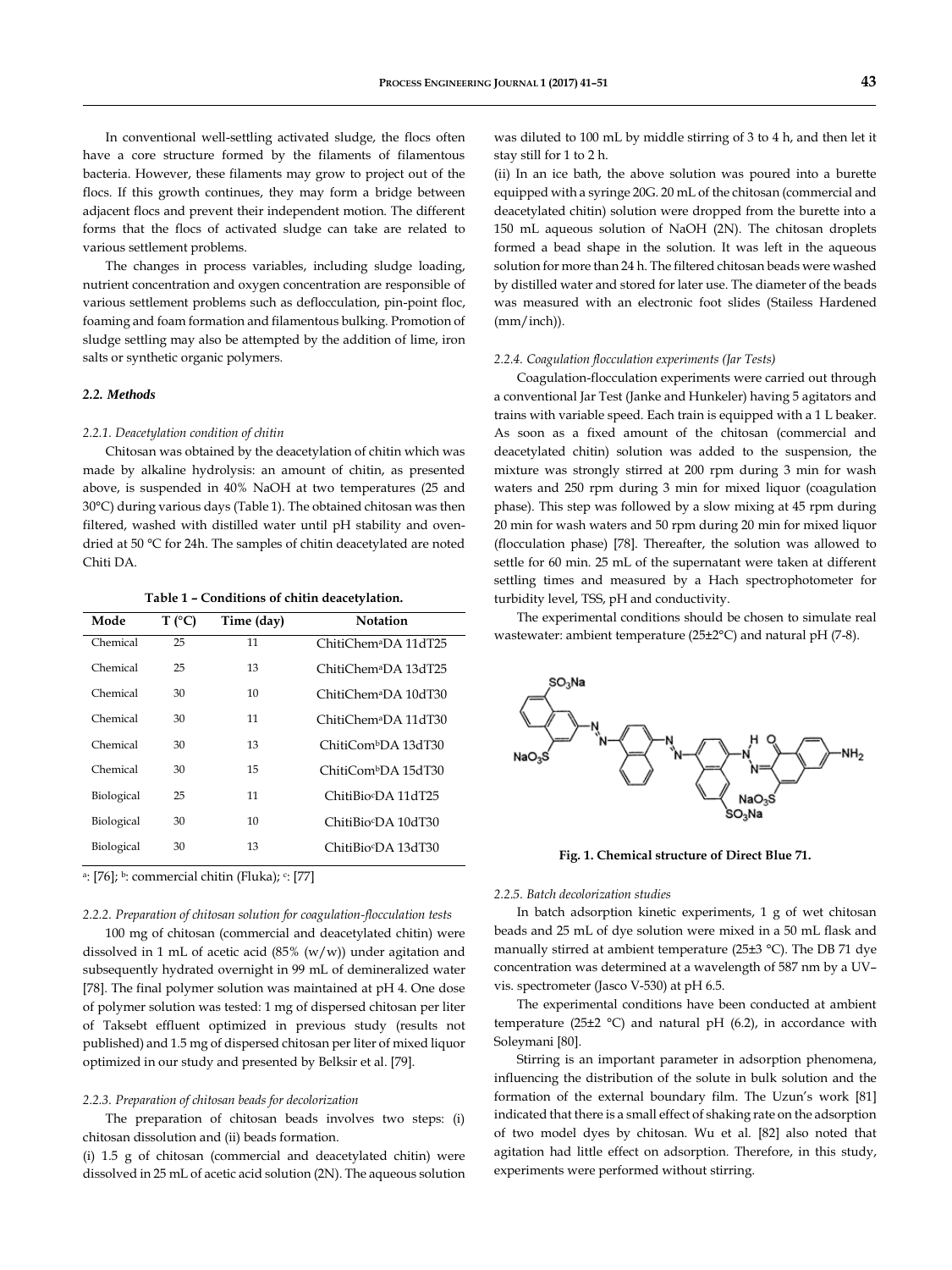

**Fig. 2. Evolution of dye removal yield with contact time at different initial dye concentrations (10−300 mg/L).**

Chiou and Li [83] reported that the adsorption rate on wet beads is much faster than that on dry beads and the time lag to reach similar adsorption capacity is lower because it takes time for the dry beads to swell before adsorption can take place. The same result was reported by Chang and Juang [84].

# **3. Results and discussion**

#### *3.1. Effect of chitosan beads on DB 71 removal*

Chitosan beads are preferred since flake and powder forms of polymer are not suitable for use as adsorbents due to their low surface area and lack of porosity, as indicated by Varma et al. [85]. Chang and Juang [84] and Crini et al. [86] reported that bead-type chitosan gives a higher capacity for dye adsorption than the flake type by a factor of 2–4 depending on the source of fishery waste [82]. The authors explained this result by the fact that the beads possessed a greater surface area (i.e., more loose pore structure) than the flakes. Guibal et al. [87] indicated that it would be interesting to use chitosan gel beads instead of flakes since the production of gel beads decreases the residual crystallinity of polymer, which enhances both porosity and diffusion properties of the material, due to the expansion of the chitosan network and the increase in the specific surface area.

The chitosan beads (commercial and all deacetylated chitins prepared in this work) were spherical, except for ChitiCom DA 13dT30, rigid and presenting various diameters (Table 2).

**Table 2 – Characteristics of formed beads (total weight, diameter) for commercial chitosan and different deacetylated chitins.**

| <b>Chitosans</b>   | <b>Total beads</b><br>weight $(g)$ | Average beads<br>diameter (mm) |
|--------------------|------------------------------------|--------------------------------|
| ChitosCom          | 11.64                              | 1.76-2.29                      |
| ChitiChem DA10dT30 | 11.51                              | 2.07-2.79                      |
| ChitiChem DA13dT25 | 11.65                              | 1.81-2.17                      |
| ChitiBio DA13dT30  | 11.6                               | 1.85-2.27                      |
| ChitiCom DA13dT30  | 10.15                              | Not spherical                  |

Two parameters are studied: contact time and initial concentration of DB 71. Contact time is an important parameter in adsorption processes. Usually, the adsorption capacity and the removal efficiency of dyes by chitosan become higher when prolonging the contact time. However, in practice, it is necessary to optimize the contact time, considering the efficiency of desorption and regeneration of the adsorbent.

The effect of contact time upon DB 71 removal by deacetylated chitin (ChitiChim DA 10dT30, ChitiChim DA 13dT25, ChitiBio DA 13dT30 and ChitiCom DA 13dT30) and by commercial chitosan (ChitosCom) is presented in Fig. 2. The removal rate increased with the increase of time with all deacetylated chitins as well as with ChitosCom. It reaches a maximum recovery above 98% within 150 h (Fig. 2) with all initial dye concentrations varying from 10 to 300 mg/L. Thus, in these conditions, the contact time and adsorption rate are not dependent on the initial DB 71 concentration. These results contradict those of some researchers. Gibbs et al. [88] observed that increasing the initial dye concentration increased the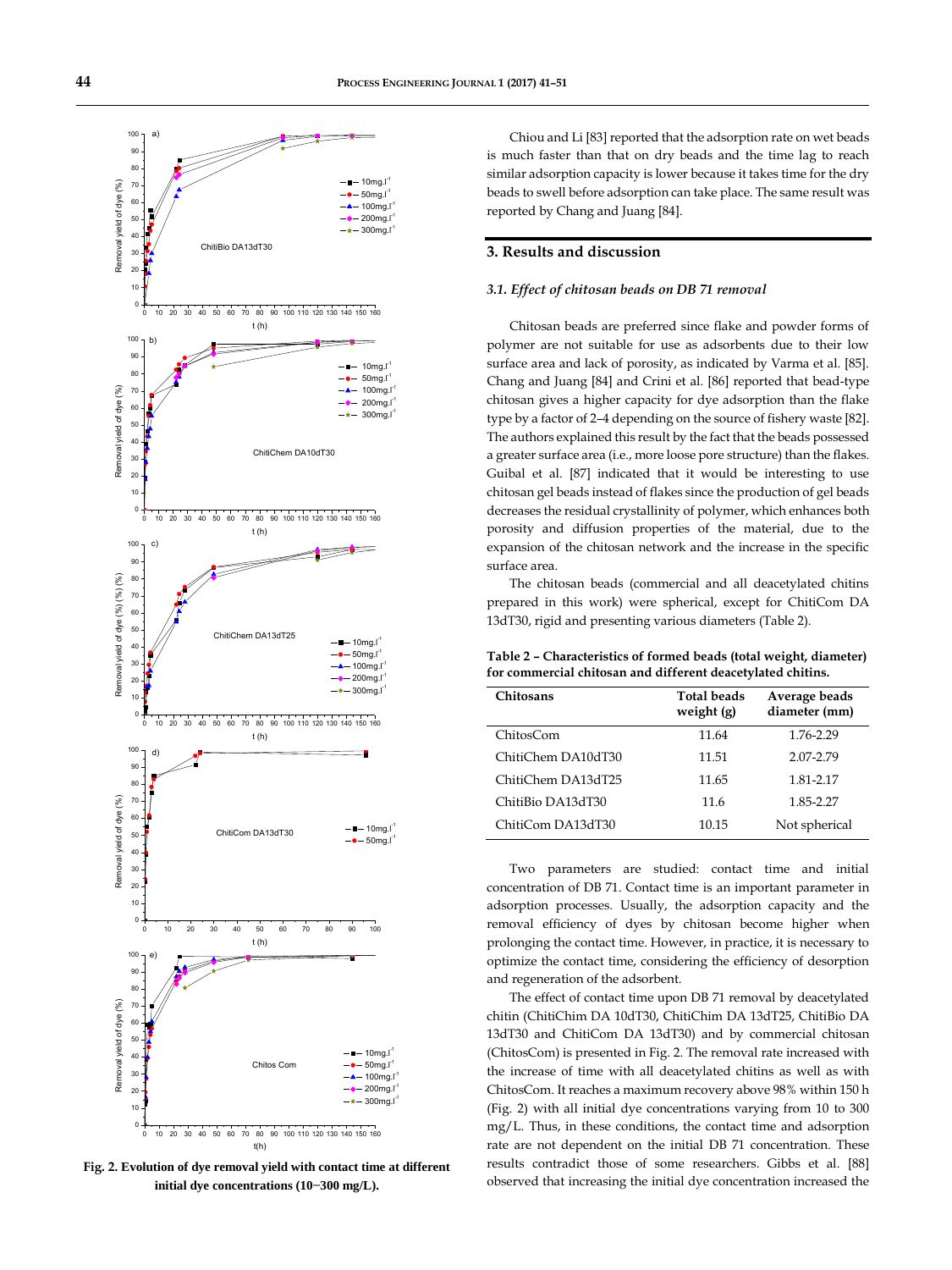time required for complete recovery of the dye. This indicates that a large interval of initial dye concentration plays an important role in the removal efficiency of DB 71 on the chitosan beads.



**Fig. 3. Evolution of residual dye concentration with contact time at different deacetylated chitins and commercial chitosan with all initials concentrations.**



**Fig. 4. Evolution kinetics of turbidity, pH, conductivity and absorbance at 254 nm without and with flocculant and anionic polymer.**

The kinetic curves show two phases: at the beginning, the dye ions were adsorbed by the exterior surface of chitosan beads, and the adsorption rate was fast (almost 5 h). When the adsorption on the exterior surface reached saturation, the DB 71 dye ions entered into the pores of the beads and are adsorbed onto the interior surface of the adsorbent. This phenomenon takes relatively long contact time (almost few days). The time profile of dye uptake is single, smooth and continuous, but not leading to saturation. The equilibrium was not attained under these operating conditions.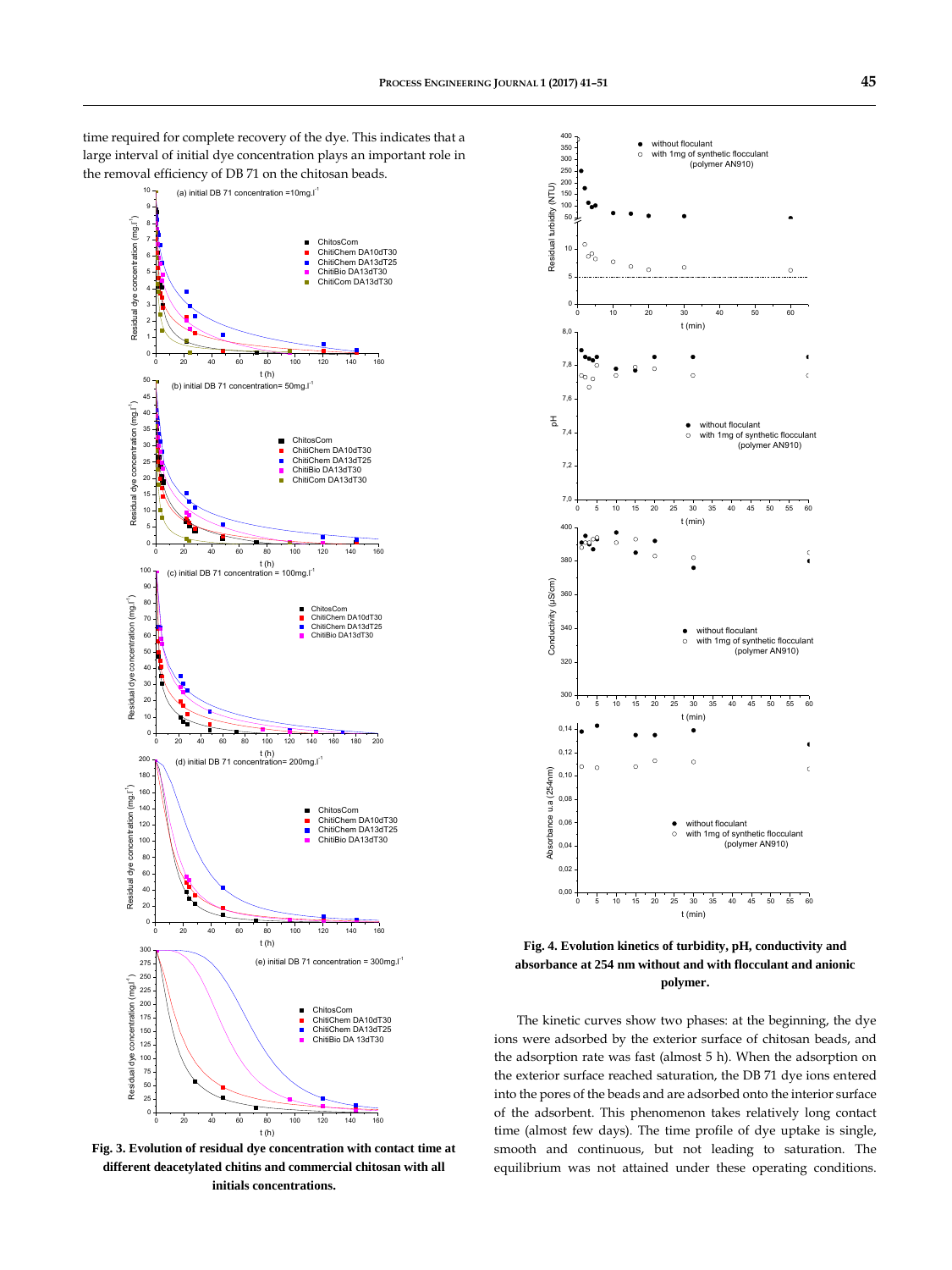

Thus, it is necessary to increase the DB 71 initial concentration or to

**Fig. 5. Evolution kinetics of turbidity, pH, conductivity and absorbance at 254nm without and with commercial chitosan.**

The presence of even small amounts of dyes (below 1 mg/L) is clearly visible and influences considerably the water quality [89,90]. After 150 h of contact time, residual concentration of DB71 (Fig. 3) depends on initial dye concentration (C<sub>0</sub>): below 1 mg/L for C<sub>0</sub> = 10 mg/L, below 5 mg/L for  $C_0 = 50$  mg/L, below 10 mg/L for  $C_0 = 100$ and 200 mg/L and below 20 mg/L for  $C_0 = 300$  mg/L.

At pH 6.2, the amine groups of chitosan molecules are protonated to form −NH<sup>3</sup> <sup>+</sup> [91], thereby increasing electrostatic attractions between dye molecules and adsorption sites and causing the observed removal of the dye.



**Fig. 6. Evolution kinetics of turbidity with deacetylated chitins.**

The above result is in agreement with the literature: at neutral pH, about 50% of total amine groups remain protonated and theoretically available for the adsorption of dyes. The existence of free amine groups may cause direct complexation of dyes co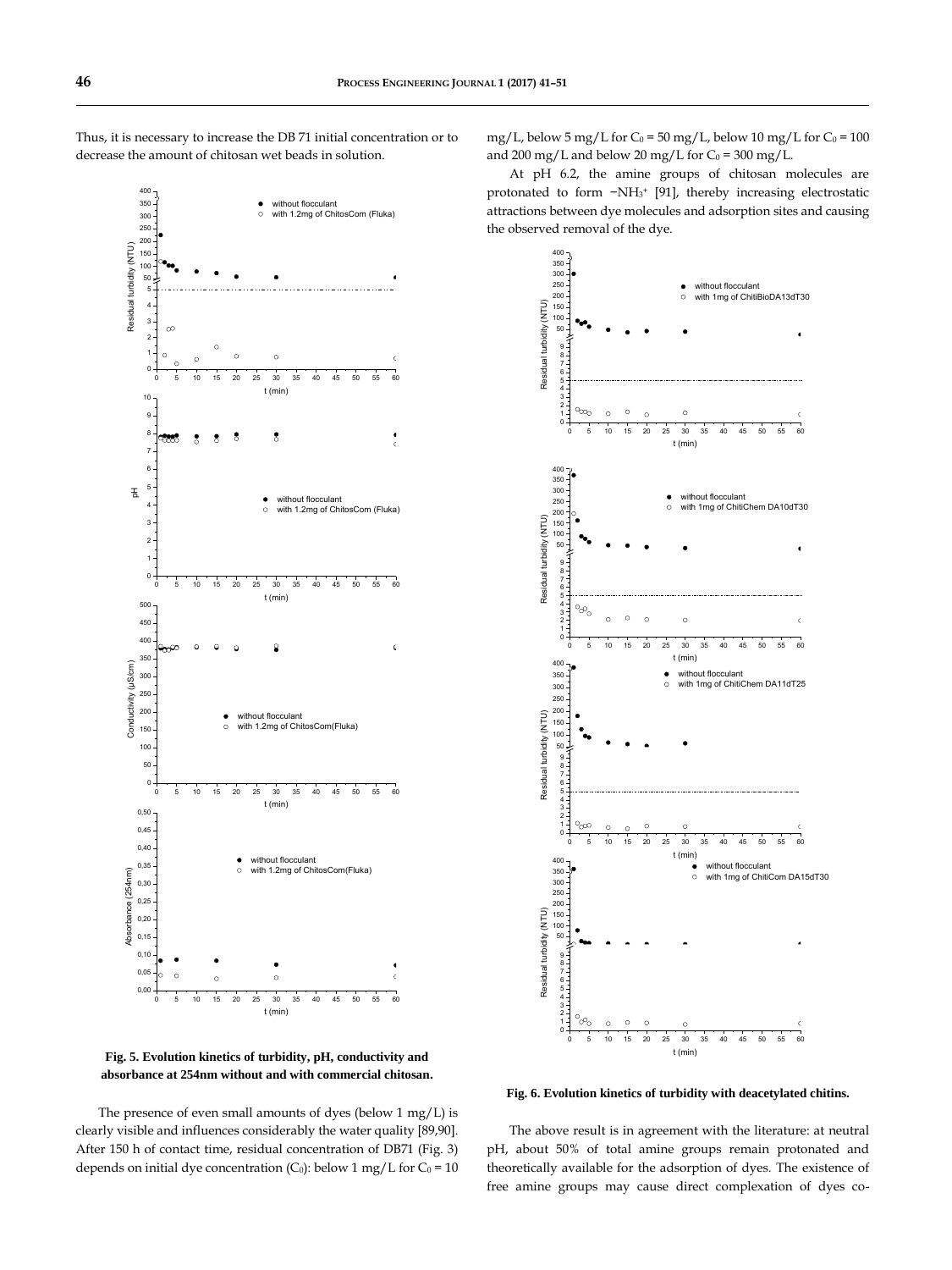existing with anionic species, depending on the charge of the dye. Guibal et al. [92] showed that not all the amino groups are really available or at least accessible. The weakly porous structure of the polymer and its residual crystallinity are critical parameters for the hydratation and the accessibility to adsorption sites.

Additionally, it was important to note that no variation of pH solution was observed during adsorption process.



**Fig. 7. Evolution kinetics of TSS with deacetylated chitins.**

# *3.2. Effect of dispersed chitosan on washing water treatment of Taksebt plant*

Without flocculant, turbidity decreases rapidly from 376 to 102 NTU within 5 min and then, slowly decreases to reach 60 NTU at the end of treatment (1 h) (Fig. 4). The wash water contained settling matters such as silica. Natural settling is not efficient because residual turbidity is higher than the norm (5 NTU for treated water).

When 1 mg of anionic polymer (AN 910) is added in 1 L of effluent, turbidity rapidly decreases from 376 to 8 NTU within 5 min and then, slowly decreases to reach 6 NTU at the end of treatment (1 h) (Fig. 4). After 24 h, no return to stabilization was observed. Residual turbidity is near the norm (5NTU) using the synthetic polymer AN 910.

In the presence of anionic polymer, pH and conductivity (Fig. 4) values do not change over time. They are situated in the same interval obtained without flocculant: 7.5-8 and 375-400 µS/cm, respectively. The UV absorbance value at 254 nm do not vary with time (0.11 with flocculant and 0.14 without flocculant). Polymer reduces humic substances from water.

With 1 mg of commercial chitosan (Fluka) added to 1 L of effluent, turbidity decreases rapidly from 376 to 1 NTU within 5 min and then, decreases very slowly for reaching 0.98 NTU at the end of treatment (1 h) (Fig. 5). After 24 h, return to stabilization was not observed. Residual turbidity (0.98 NTU) obtained with ChitosCom is below the norm (5 NTU) contrarily to plant polymer (6 NTU) and to natural settling (60 NTU). The amino polysaccharide is very efficient if compared to synthetic polymer in treatment of filters washing waters. The pH is situated at lower values (7-7.5) than its value for anionic polymer and without flocculant (7.5-8). For conductivity and UV absorbance at 254 nm (Fig. 5), the values are the same as with synthetic polymer. These parameters remain constant with time.

Coagulation-flocculation of washing water with addition of 1 mg of deacetylated chitin (ChitiBio DA13dT30, ChitiChem DA10dT30, ChitiChem DA11dT25 and ChitiCom DA15dT30) in 1 L of effluent produced a very low residual turbidity (1 NTU) within 5 min, this value remains constant until the end of treatment (1 h) (Fig. 6) and also during 24 h. In our experiments, all chitosans cited previously and ChitosCom (Fluka) conducted in 5 min to a similar yield removal of turbidity (up to 99.7%). Consequently, deacetylation conditions (temperature and duration) have no effect on flocculant properties. The results of pH, conductivity and absorbance at 254 nm with all chitosans are identical to commercial chitosan (data not presented).

It was important to notice that 1 mg of dispersed chitosan added to 1 L of liquid effluent (in acidic condition) does not modify the pH and does not increase the organic matters concentration.

#### *3.3. Effect of dispersed chitosan on mixed liquor of wastewater treatment from Est Tizi-ouzou city plant*

Without flocculant addition, settling test was established for each coagulation-flocculation experiment. The average residual TSS demonstrated a rapidly decrease in the first minutes: 67 mg/L after 1 min, 29 mg/L after 2 min, 25 mg/L after 3 min, 16 mg/L after 4 min and 13 mg/L after 5 min (Fig. 7). After this time, a slowly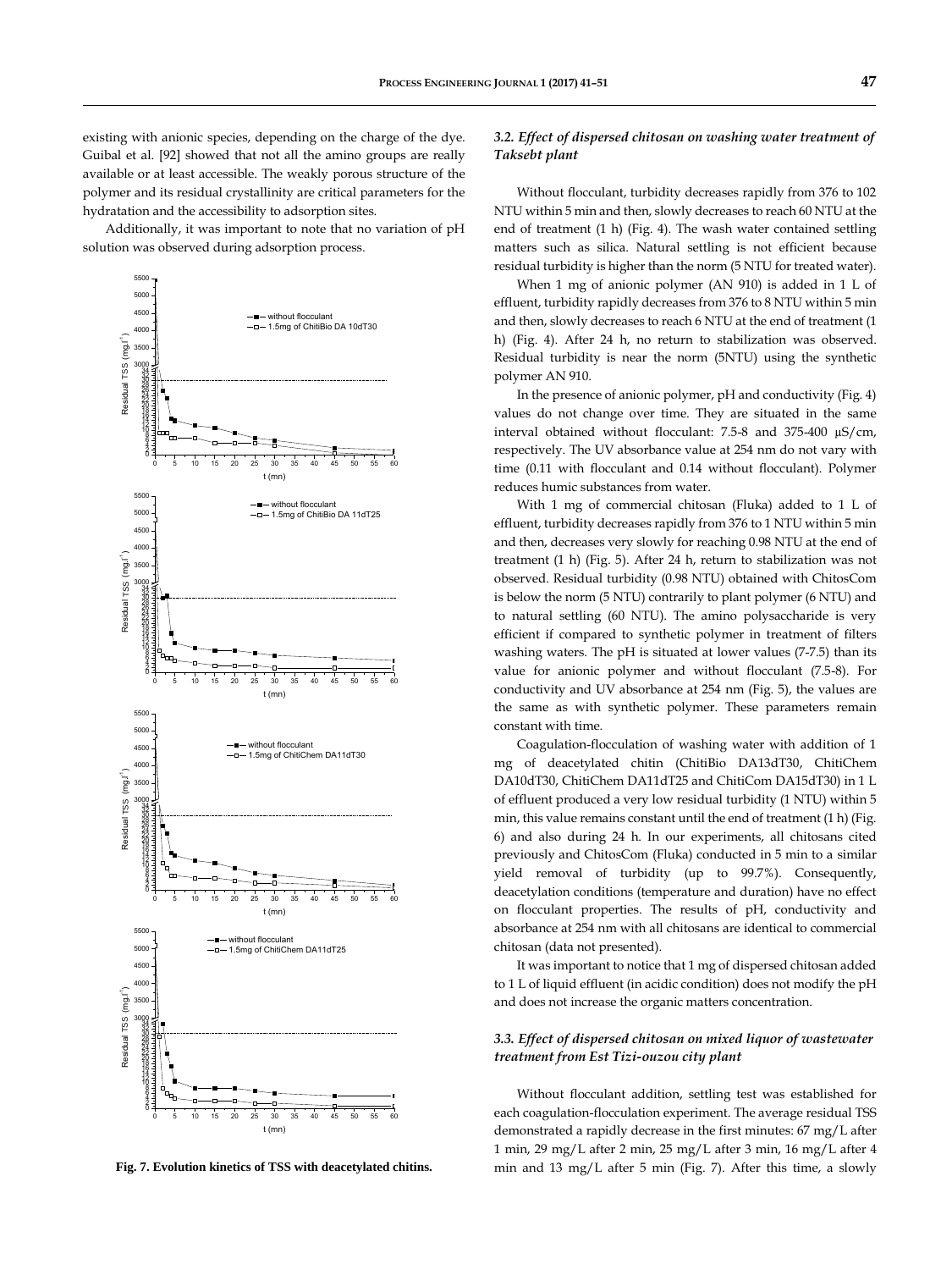decrease was obtained reaching 9 mg/L after 20 min and 5 mg/L after 60 min.

The addition of 1.5 mg of all deacetylated chitins (ChitiBio DA10dT30, ChitiBio DA11dT25, ChitiChem DA11dT30 and ChitiChem DA11dT25) in 1 L decreases rapidly the residual TSS concentration, below 9 mg/L, only after the beginning of settling (1 min) (Fig.7). After 1 min, it decreases slowly and stabilizes to a value lower than 1 mg/L after 1 h. Thus, deacetylated chitin in our conditions can highly reduce the time and the final TSS concentration.

In natural settling, treated water approaches the norm of TSS (30 mg/L) within few minutes. However, in coagulation-flocculation with amino polysaccharide, the residual TSS was lower and obtained instantaneously.

Strand et al. [93], applying chitosan to flocculate bacterial suspensions, pointed out the predominant role of bridging in the flocculation mechanism.

# *3.4. Efficiency of deacetylated chitins obtained in soft conditions*

The products of deacetylation have an extremely high affinity for many classes of contaminants, in accordance with several authors that demonstrated outstanding removal properties for natural organic matter [94], humic substances [95-99], inorganic suspensions [14,100,101], dye molecules [92], metal cations [61,82], proteins [38], phenolic and aromatic derivatives [88], oil and grease [55-58], bacteria [93,97], algal suspensions [98] and pathogens [59].

Chitosan becomes a soluble cationic polymer with high charge density [72,102]. Thus, treatment of chitosan with acetic acid produces a high number of protonated amine groups along the chain and this facilitates electrostatic interactions between polymer chains and the negatively charged contaminants in the treated effluents (dyes, organic compounds, etc.). It is the consequence of a low residual turbidity in the treated effluent.

In the coagulation/flocculation process, the settling rate of the formed flocs is also important since it influences the overall cost and efficiency [102]. It is known that the addition of flocculant has a significant effect on the settling time. With chitosan, the increase of floc size favors the floc settling rate and reduces consequently the settling time.

### **4. Conclusion**

This work has demonstrated that the similar chitosans in their both states: dissolved or solid (beads form) can be a potential substitute for metallic salts and synthetic polyelectrolytes in the treatment of various wastewater for the removal of both particulate and dissolved substances (suspended solids, Direct blue 71 dye and bacterial suspension).

# **REFERENCES**

- [1] G.Crini, P.M. Badot, Traitement et épuration des eaux industrielles polluées (in French). PUFC Press, Besancon (France), 2007.
- [2] S. Mondal, Methods of dye removal from dye house

effluent—an overview. Environ. Eng. Sci. 25 (2008) 383– 396.

- [3] H.K. Moo-Young, Pulp and paper effluent management. Water Environ. Res. 79 (2007) 1733–1741.
- [4] O. Lefebvre, R. Molett, Treatment of organic pollution in industrial saline wastewater: a literature review. Water Res. 40 (2006) 3671–3682.
- [5] D. Swami, D. Buddhi, Removal of contaminants from industrial wastewater through various nonconventional technologies: a review. Int. J. Environ. Pollut. 27 (2006) 324–346.
- [6] A. Dabrowski, P. Podkoscielny, Z. Hubicki, M. Barczak, Adsorption of phenolic compounds by activated carbon—a critical review. Chemosphere 58 (2005) 1049– 1070.
- [7] M.R. Matsumoto, J.N. Jensen, B.E. Reed, W. Lin, Physicochemical processes. Water Environ. Res. 68 (1996) 431–450.
- [8] O. Ceyhan, D. Baybas, Adsorption of some textile dyes by hexade-cyltrimethylammonium bentonite. Turk. J. Chem. 25 (2001) 193–200.
- [9] A.L. Prasad, T. Santhi, Adsorption of hazardous cationic dyes from aqueous solution onto Acacia nilotica leaves as an ecofriendly adsorbent, Sustainable Environ. Res. 22 (2012) 113–122.
- [10] G. Mezohegyi, F. P.,van der Zee, J. Font, A. Fortuny, A. Fabregat, Towards advanced aqueous dye removal processes: A short review on the versatile role of activated carbon, J. Environ. Manag. 102 (2012)148–164.
- [11] N. Ali, A. Hameed, S. Ahmed, Physicochemical characterization and bioremediation perspective of textile effluent, dyes and metals by indigenous bacteria, J. Hazard. Mater. 164 (2009) 322–328.
- [12] G. Crini, Non-conventional low-cost adsorbents for dye removal: A review. Biores. Technol. 97 (2006) 1061–1085.
- [13] S. P.Buthelezi, A.O. Olaniran, B. Pillay, Textile dye removal from waste-water effluents using bioflocculants produced by indigenous bacterial isolates. Molecules 17 (2012) 14260–14274.
- [14] J. Roussy, M. Van Vooren, B.A. Dempsey, E. Guibal. Influence of chitosan characteristics on the coagulation and the flocculation of bentonite suspensions. Water Res. 39 (2005) 3247–3258.
- [15] J. Roussy, M. Van Vooren, E. Guibal, Influence of chitosan characteristics on coagulation and flocculation of organic suspensions. J. Appl. Polym. Sci. 98 (2005) 2070–2079.
- [16] J. Roussy, M. Van Vooren, E. Guibal, Chitosan for the coagulation and flocculation of mineral colloids. J. Disper. Sci. Technol. 25 (2004) 663–677.
- [17] E. Guibal, M. Van Vooren, B.A. Dempsey, J. Roussy. A review of the use of chitosan for the removal of particulate and dissolved contaminants. Sep. Sci. Technol. 41 (2006) 2487–2514.
- [18] E. Guibal, J. Rouss, Coagulation and flocculation of dyecontaining solutions using a biopolymer (chitosan). React. Funct. Polym. 67 (2007) 33–42.
- [19] J. Roussy, P. Chastellann, M. Van Vooren, E. Guibal. Treatment of ink containing wastewater by coagulation/flocculation using biopolymers. Water S.A. 31 (2005) 369–76.
- [20] E. Guibal, E. Touraud, J. Roussy, Chitosan interactions with metal ions and dyes: dissolved-state versus solidstate application. World J. Microb. Biotechnol. 21 (2005) 913–920.
- [21] A. Szygula, E. Guibal, M. Ruiz, A.M. Sastre, The removal of sulphonated azo-dyes by coagulation with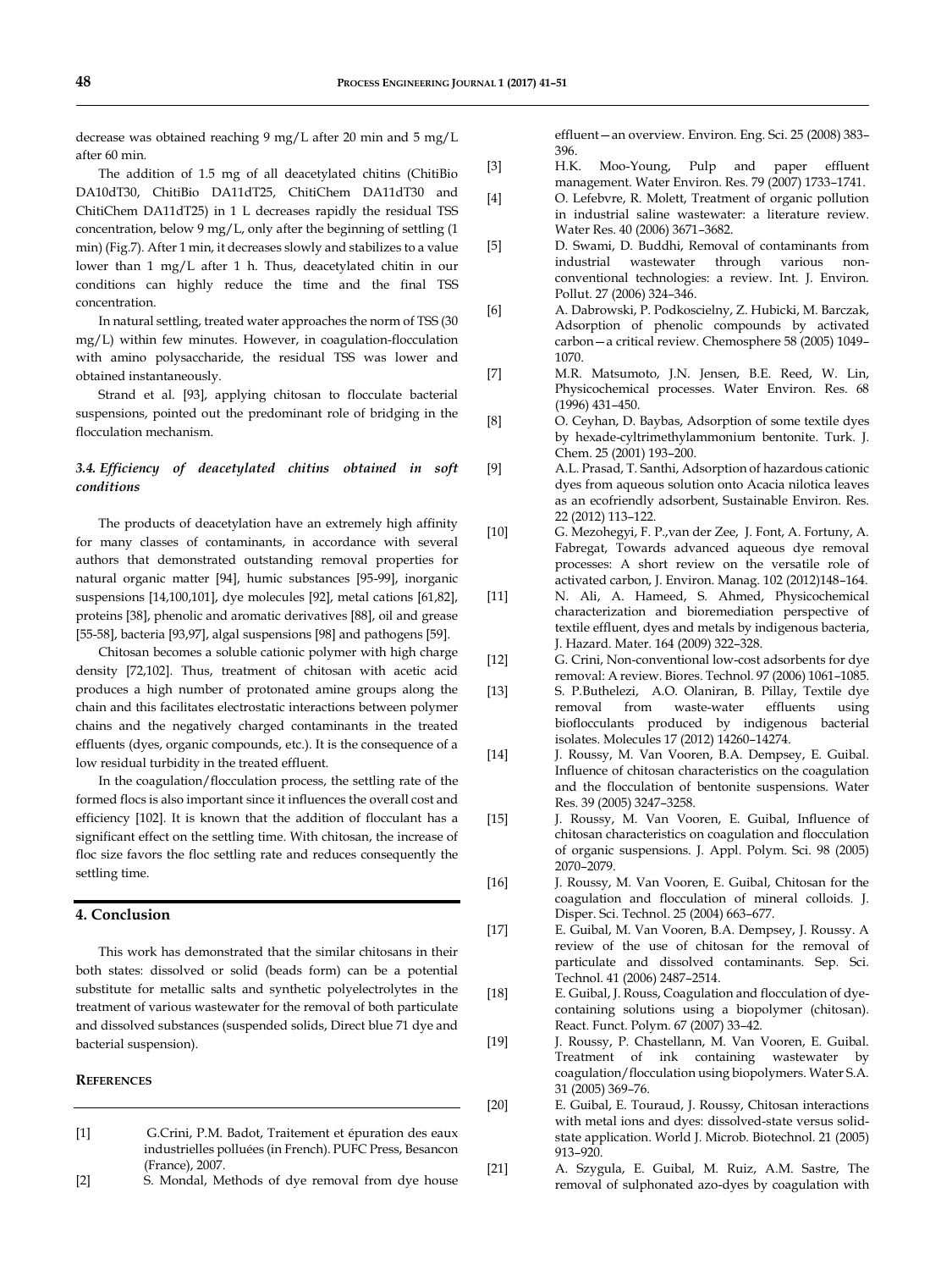chitosan. Colloids Surf. A. Physicochem. Eng. Aspects 21 (2008) 1–8.

- [22] M.Vakili, M. Rafatullah, B. Salamatinia, A.Z. Abdullah, M. Hakimi, I. Kok,an, Z. Gholami, P. Amouzgar, Application of chitosan and its derivatives as adsorbents for dye removal from water and wastewater: A review. Carbohydr. Polym. 113 (2014) 115–130.
- [23] W. Wan Ngah, L.Teong, M. Hanafiah, Adsorption of dyes and heavy metal ions by chitosan composites: A review. Carbohydr. Polym. 83 (2011) 1446–1456.
- [24] T.K. Saha, N.C. Bhoumik, S. Karmaker, M.G. Ahmed, H. Ichikawa, Y. Fukumori, Adsorption characteristics of reactive black 5 from aqueous solution on to chitosan. CLEAN—Soil, Air, Water 39 (2011) 984–993.
- [25] H.K. No, S.P. Meyers, Application of chitosan for treatment of wastewaters. Rev. Environ Contam. Toxicol. 163 (2000) 1–28.
- [26] D.A.J. Wase, C.F. Forster, Biosorbents for metal ions. CRC Press; 1997.
- [27] F.N. Allouche, N. Yasssa, H. Lounici, Sorption of Methyl Orange from Aqueous Solution on Chitosan Biomass. Procedia Earth and Planet. Sci. 15 (2015) 596-601.
- [28] G. Crini, PM. Badot, Application of chitosan, a natural aminopolysaccharide, for dye removal from aqueous solutions by adsorption processes using batch studies: a review of recent literature. Prog. Polym. Sci. 33(2008) 399–447.
- [29] E. Guibal, Interactions of metal ions with chitosan-based sorbents: a review. Sep. Purif. Technol. 38 (2004) 43–74.
- [30] A.J. Deshpande, J.F. Kennedy, Metal complexation by chitosan and its derivatives: a review. Carbohydr. Polym. 5 (2004) 77–93.
- [31] W.A. Bough, Coagulation with chitosan—an aid to recovery of byproducts from egg breaking wastes. Poultry Sci. 54 (1975) 1904–1912.
- [32] W.A. Bough, Chitosan—a polymer from seafood wastes, for use in treatment of food processing wastes and activated sludge. Process. Biochem. 11 (1976) 13–16.
- [33] H.K. No, S.P. Meyers, Crawfish chitosan as a coagulant in recovery of organic compounds from processing streams. J. Agric. Food Chem. 37(1989) 580–583.
- [34] L. Guerrero, F. Omil, R. Méndez, J.M. Lema, Protein recovery during the overall treatment of wastewaters from fish-meal factories. Bioresour. Technol. 63 (1998) 221–229.
- [35] V.D. Savant, J.A. Torres, Chitosan-based coagulating agents for treatment of Cheddar cheese whey. Biotechnol. Prog. 16 (2000) 1091–1097.
- [36] M. Fernandez, P.F. Fox, Fractionation of cheese nitrogen using chitosan. Food Chem. 58 (1997) 319–322.
- [37] F.H. Chi, W.P. Cheng, Use of chitosan as coagulant to treat wastewater from milk processing plant. J. Polym. Environ. 14 (2006) 411–417.
- [38] W.P. Cheng, F.H. Chi, R.F. Yu, Y.C. Lee, Using chitosan as a coagulant in recovery of organic matters from the mash and lauter wastewater of brewery. J. Polym. Environ. 13 (2005) 383–388.
- [39] S. Wibowo, G. Velazquez, V. Savant, J. Antonio-Torres, Effect of chitosan on protein and water recovery efficiency from surimi wash water treated with chitosan–alginate complexes. Bioresour. Technol. 98 (2007) 539–545.
- [40] C, Huang, Y. Chen, Coagulation of colloidal particles in water by chitosan. J Chem. Technol. Biotechnol. 66 (1996) 227–32.
- [41] R. Divakaran, V.N.S. Pillai, Flocculation of kaolinite suspensions in water by chitosan. Water Res. 35 (2001)

3904–3908.

- [42] R. Divakaran, V.N.S. Pillai, Mechanism of kaolinite and titanium dioxide flocculation using chitosan-assistance by fulvic acids. Water Res. 38 (2004) 2135–2143.
- [43] W. Xie, P. Xu, W. Wang, Q. Liu, Preparation and antibacterial activity of a water-soluble chitosan derivative. Carbohydr. Polym. 50 (2002) 35–40.
- [44] S.P. Strand, M.S. Vandvik, K.M. Vårum, K. Østgaard, Screening of chitosan and conditions for bacterial flocculation. Biomacromolec. 2 (2001) 121–133.
- [45] S.P. Strand, K.M. Vårum, K. Østgaard, Interactions between chitosan and bacterial suspension-adsorption and flocculation. Colloid. Surf. B. 27 (2003) 71–81.
- [46] S.Y. Bratskaya, V.A. Avramenko, S.V. Sukhoverkhov, S. Schwarz, Flocculation of humic substances and their derivatives with chitosan. Colloid. J. 64 (2002) 756–761.
- [47] S.Y. Bratskaya, S.S. Chwarz, D. Chervonetsk, Comparative study of humic acids flocculation with chitosan hydrochloride and chitosan glutamate. Water Res. 38 (2004) 2955–61.
- [48] E. Guibal, M. Van Vooren, B.A. Dempsey J. Roussy, A review of the use of chitosan for the removal of particulate and dissolved contaminants. Sep. Sci. Technol. 41 (2006) 2487–2514.
- [49] E. Guibal, J. Roussy, Coagulation and flocculation of dye-containing solutions using a biopolymer (chitosan). React. Funct. Polym. 33 (2007) 33–42.
- [50] A.C. Rodrigues, M. Boroski, N.S. Shimada, J.C. Garcia, J. Nozaki, N. Hioka, Treatment of paper pulp mill wastewater by coagulation–flocculation followed by heterogenous photocatalysis. J. Photochem. Photobiol. A Chem. 194 (2008) 1–10.
- [51] J.P. Wang, Y.Z. Chen, X.W. Ge, H.O. Yu, Optimization of coagulation–flocculation process for a paperrecycling wastewater treatment using response surface methodology. Colloids Surf. A Physicochem. Eng. Aspects 302 (2007) 204–210.
- [52] X. Chen, H.L. Sun, J.H. Pan, Decolorization of dyeing wastewater with use of chitosan materials. Ocean Sci. J. 41 (2006) 221–226.
- [53] R. Sanghi, B. Bhattacharya. Comparative evaluation of natural polyelectrolytes psyllium and chitosan as coagulant aids for decolourization of dye solutions. Water Qual. Res. J. Can. 40 (2005) 4097–4101.
- [54] H. Ganjidoust, K. Tatsumi, T. Yamagishi, R.N. Gholian, Effect of synthetic and natural coagulant on lignin removal from pulp and paper wastewater. Water Sci. Technol. 35 (1997) 291–296.
- [55] A.L. Ahmad, S. Sumathi, B.H. Hameed, Coagulation of residue oil and suspended solid in palm oil mill effluent by chitosan, alum and PAC. Chem. Eng. J. 118 (2006) 99– 105.
- [56] A.L. Ahmad, S. Sumathi, B.H. Hameed, Chitosan: a natural biopolymer for the adsorption of residue oil from oily wastewater. Adsorption Sci. Technol. 22 (2004) 75–88.
- [57] B. Yssami, A.B. Kasaeian, Use of coagulants in treatment of olive oil wastewater model solutions by induced air flotation. Bioresour. Technol. 96 (2005) 303–307.
- [58] S.Y. Bratskaya, V.A. Avramenko, S. Schwarz, I. Philippova, Enhanced flocculation of oil-in-water emulsions by hydrophobically modified chitosan derivatives. Colloid Surf. A Physicochem Eng. Aspects 275 (2006) 168–176.
- [59] Y.C. Chung, Improvement of aquaculture wastewater using chitosan of different degrees of deacetylation. Environ. Technol. 27 (2006) 1199–1208.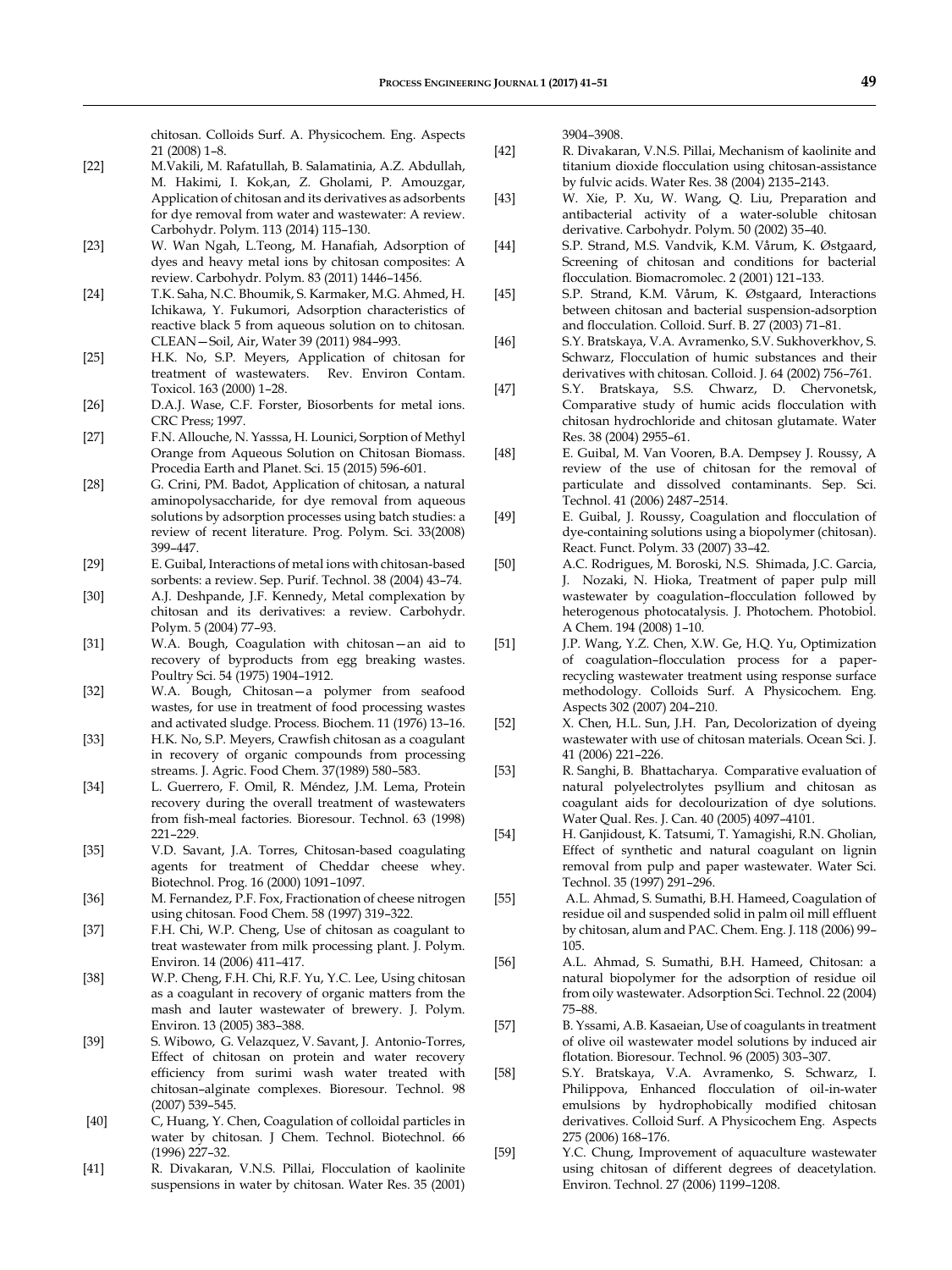- [60] A. Gamage, F. Shahidi. Use of chitosan for the removal of metal ion contaminants and proteins from water. Food Chem. 104 (2007) 989–96.
- [61] E. Assaad, A. Azzouz, D. Nistor, A.V. Ursu, T. Sajin, M.N. Miron, Metal removal through synergic coagulation–flocculation using an optimised chitosanmontmorillonite system. Appl. Clay. Sci. 37 (2007) 258– 274.
- [62] Z.B. Wu, W.M. Ni, B.H. Guan. Application of chitosan as flocculant for coprecipitation of Mn(II) and suspended solids from dual-alkali FGD regenerating process. J. Hazard. Mater. 152 (2008) 757–764.
- [63] H. Ichikawa, K. Tatsumi, Removal of phenols and aromatic amines from wastewater by a combination treatment with tyrosinase and a coagulant. Biotechnol. Bioeng. 45 (1995) 304–309.
- [64] D. Zeng, J. Wu, J.F. Kennedy. Application of a chitosan flocculant to water treatment. Carbohydr. Polym. 71 (2008) 135–139.
- [65] L. Rizzo, A. Di Gennaro, M. Gallo, V. Belgiorno, Coagulation/chlorination of surface water: comparison between chitosan and metal salts. Sep. Purif. Technol. 62 (2008) 78–85
- [66] F.H. Chi, W.P. Cheng, Use of Chitosan as Coagulant to Treat Wastewater from Milk Processing Plant. J. Polym. Environ. 14 (2006) 411–417.
- [67] R. Divakaran, V.N.S. Pillai, Flocculation of river silt using chitosan. Water Res. 36 (2002) 2414–2418.
- [68] M. Ashmore, J. Hearn, F. Karpowicz, Flocculation of latex particles of varying surface charge densities by chitosans. Langmuir 17(2001)1069–1073.
- [69] P.S. Strand, K.M. Varum, K. Stgaard, Interactions between chitosans and bacterial suspensions: adsorption and flocculation. Colloid. Surf. B 27(2003)71– 81.
- [70] E. Guibal, J. Rouss, Coagulation and flocculation of dyecontaining solutions using a biopolymer. React. Funct. Polym. 67 (2007) 33-42.
- [71] G.A.F. Roberts. Chitin chemistry. London: MacMillan, 1992.
- [72] K. Kurita, Chitin and chitosan: functional biopolymers from marine crustaceans. Mar. Biotechnol. 8 (2006) 203– 206.
- [73] N. Daneshvar, A. Aleboyeh, A.R. Khataee, The evaluation of electrical energy per order (EEo) for photooxidative decolorization of four textile dye solutions by the kinetic model, Chemosphere. 59 (2005) 761–767.
- [74] N.M. Mahmoodi, M. Arami, N.Y. Limaee, N.S. Tabrizi, Decolorization and aromatic ring degradation kinetics of Direct Red 80 by UV oxidation in the presence of hydrogen peroxide utilizing TiO<sub>2</sub> as a photocatalyst. Chem. Eng. J. 112 (2005) 191–196.
- [75] M.G. Peter, Application and environmental aspects of chitin and chitosan. J. Macromol. Sci. Pure Appl. Chem. 32 (1995) 629–640.
- [76] S. Kadouche. Use of biomaterials in water treatment. Ph. D. thesis, Mouloud Mameri - Tizi-Ouzou University, 2013.
- [77] W. Arbia, L. Arbia, L. Adour, A. Amrane, H. Lounici. Optimization of medium composition for enhanced chitin extraction from Parapenaeuslongirostris by Lactobacillus helveticus using response surface methodology. Food Hydrocoll. 31 (2013) 392-403.
- [78] H. Zemmouri, Use of chitosan as flocculant in water treatment, Magister Thesis, National Polytechnic School of Algiers, 2008.
- [79] M. Ferhat, S. Kadouche, N. Drouiche, K. Messaoudi, B. Messaoudi, H. Lounici, Competitive adsorption of toxic metals on bentonite and use of chitosan as flocculent coagulant to speed up the settling of generated clay suspensions. Chemosphere 165 (2016) 87-93.
- [80] J. Saien, A.R. Soleymani. Degradation and mineralization of Direct Blue 71 in a circulating upflow reactor by  $UV/TiO<sub>2</sub>$  process and employing a new method in kinetic study. J. Hazard. Mater. 144 (2007) 506–512.
- [81] I. Uzun, Kinetics of the adsorption of reactive dyes by chitosan. Dyes Pigm. 70 (2006) 76–83.
- [82] F.C. Wu, R.L. Tseng, R.S. Juang, Comparative adsorption of metal and dye on flake- and bead-types of chitosans prepared from fishery wastes. J. Hazard. Mater. B73 (2000) 63–75.
- [83] M.S. Chiou, H.Y. Li. Adsorption behavior of reactive dye in aqueous solution on chemical cross-linked chitosan beads. Chemosphere 50 (2003) 1095–1105.
- [84] M.Y. Chang, R.S. Juang, Equilibrium and kinetic studies on the adsorption of surfactant, organic acids and dyes from water onto natural biopolymers. Colloid Surf A: Physicochem. Eng. Aspects 269(2005) 35-46.
- [85] A.J. Varma, S.V. Deshpande SV, J.F. Kennedy. Metal complexation by chitosan and its derivatives: a review. Carbohydr. Polym. 55 (2004) 77–93.
- [86] G. Crini, B. Martel, G. Torri, Adsorption of C.I. Basic Blue 9 on chitosan-based materials. Int. J. Environ. Pollut. 33 (2008) 1–4.
- [87] E. Guibal, P. Mc Carrick, J.M. Tobin, Comparison of the adsorption of anionic dyes on activated carbon and chitosan derivatives from dilute solutions. Sep. Sci. Technol. 38 (2003) 3049–3073.
- [88] G. Gibbs, J.M. Tobin, E. Guibal, Adsorption of acid green 25 on chitosan: influence of experimental parameters on uptake kinetics and adsorption isotherms. J. Appl. Polym. Sci. 90 (2003) 73–80.
- [89] J. Grzechulska, A.W. Moraviski, Photocatalytic decomposition of azo-dye acid black 1 in water over modified titanium dioxide, Appl. Catal. 36 (2002) 45–51.
- [90] S. Ledakowicz, M. Solecka, R. Zylla, Biodegradation, decolorization and detoxification of textile wastewater enhanced by advanced oxidation processes. J. Biotechnol. 89 (2001) 175–184.
- [91] G. Crini, P.M. Badot, Application of chitosan, a natural aminopolysaccharide, for dye removal from aqueous solutions by adsorption processes using batch studies: A review of recent literature. Prog. Polym. Sci. 33 (2008) 399–447.
- [92] E. Guibal, E. Touraud, J. Roussy Chitosan interactions with metal ions and dyes: dissolved-state vs. solid-state application. World J. Microbiol. Biotechnol. 21 (2005) 913–920.
- [93] S.P. Strand, K.M. Vårum, K. Østgaard, Interactions between chitosan and bacterial suspension-adsorption and flocculation. Colloid. Surf. B. 27 (2003) 71–81.
- [94] B. Bolto, D. Dixon, R. Eldridge, Ion exchange for the removal of natural organic matter. React. Funct. Polym. 60 (2004) 171–182.
- [95] T. Kvinnesland, H. Odegaard, The effects of polymer characteristics on nano particle separation in humic substances removal by cationic polymer coagulation. Water Sci. Technol. 50 (2004) 185–191.
- [96] C. Vogelsang, D.O. Andersen, A. Hey, T. Hakonsen, T.G. Jantsch, E.D. Müller, Removal of humic substances by chitosan. Water Sci. Technol. Water Supply. 4 (2004) 121–129.